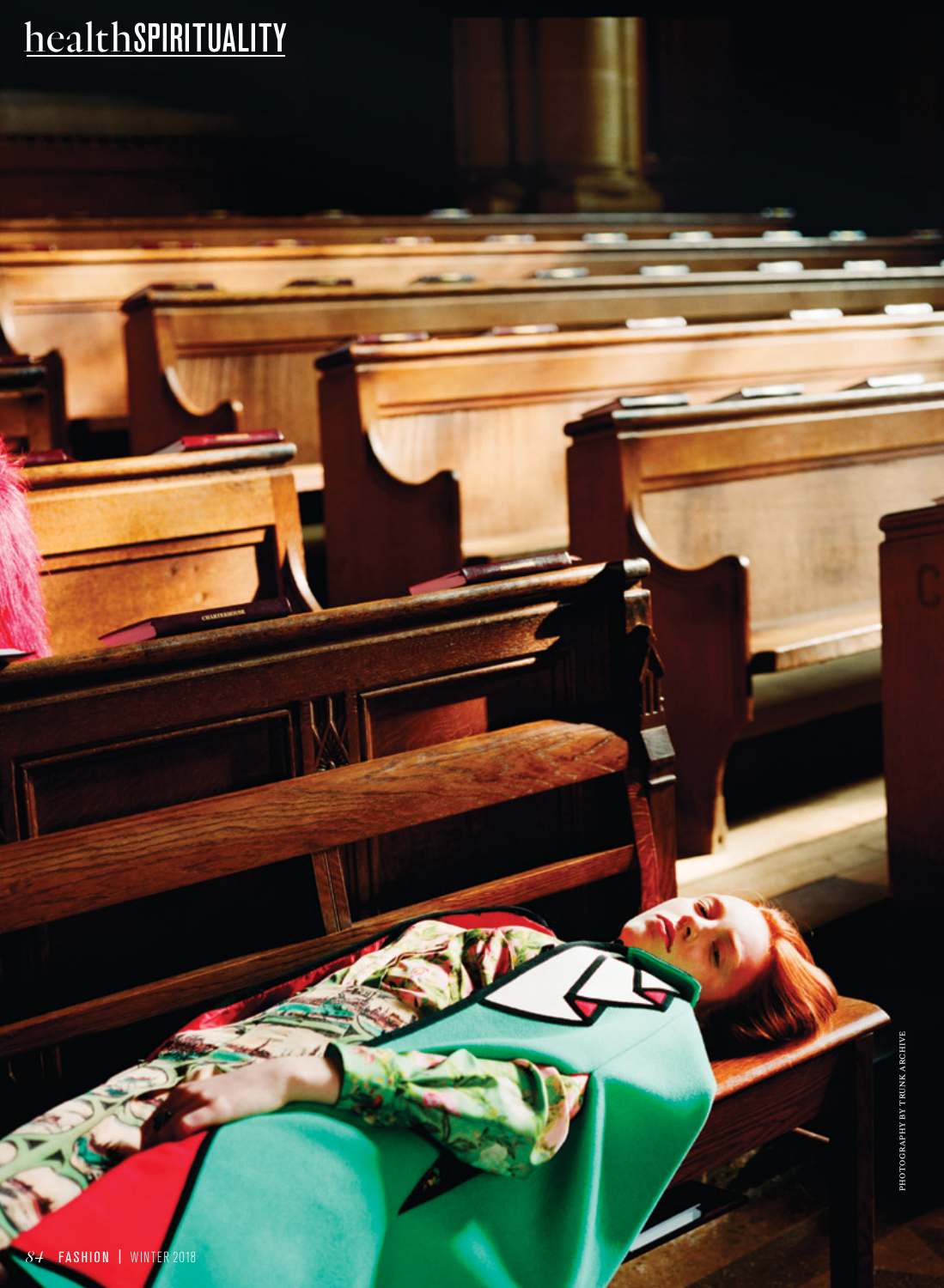# Faith 2.0: What's in It for You?

*While modern spirituality can smack of superficiality and "spa-ishness," the cultural forces urging us to create made-to-measure belief systems are anything but frivolous.* Katherine Gougeon *explains.*

evina Kaur always had trouble<br>falling into step with her religion<br>Raised in a Sikh community ne<br>Bangladesh, Kaur was pressure<br>by her extended family to beha<br>and dress in a way that was at<br>odds with the less conservative va falling into step with her religion. Raised in a Sikh community near Bangladesh, Kaur was pressured by her extended family to behave and dress in a way that was at odds with the less conservative values her parents

were instilling. "My mom and dad preached tolerance of differences, but my aunties always felt I was too loud, too fat and too ambitious," she recalls. When she moved to Montreal for university in her early 20s, loneliness and the search for community prompted her to embrace her faith with zeal and exuberance —which also backfired. "I was judged for my devout practices and appearance by not only the Canadians I was trying to fit in with but also my immediate family, who branded me an extremist," she says.

Six months of backpacking and volunteering across India, one failed traditional marriage and a career in investment banking later, Kaur, now 40, has come full circle. She describes her current belief system as a mixand-match approach that embodies ideas and practices from different faiths. "I've rejected elements that reflect our humanly flawed interpretation of religion, like hypocrisy, labels and judgment, and held onto values like community, equality and social justice," says Kaur, who left her financial career to become a dog walker and launch Sexy Brilliant, a movement dedicated to empowering women and LGBTQs in dating and life.

While Kaur's religious journey is anything but typical, her pursuit of made-to-measure spirituality is right on trend. A 2017 Angus Reid Institute study found that while only 21 per cent of Canadians consider themselves religiously committed, a full 60 per cent of Canadian adults claim some personal connection to God, faith and religiosity in their lives. The self-styled

approach to faith has become so prevalent, it even has its own moniker: spiritual but not religious (SBNR).

According to Dr. Siobhan Chandler, a Victoria-based sociologist of religion, being "spiritual but not religious" allows you to sidestep the negative assumptions that organized religions are dull and out of touch, incite fear and mistreat women and minorities. Over the past five years, the SBNR movement has reached critical mass. The term encompasses not only the mind-body-spirit set (think Zoë Kravitz's luminous, bohemian, yogapractising character in *Big Little Lies*) but also anyone who believes that spiritual growth can be furthered outside the confines of organized religion. At the Toronto Spiritual Growth Meetup Group (membership: 3,500+), for example, seekers gather to contemplate life's big questions and pursue personal growth through meditation, inspirational readings and group sharing. In the parlance of SBNR, it's all God.

While its very lack of definition and boundaries can give spirituality a tinge of superficiality and "spa-ishness," Chandler contends that the cultural forces behind the movement are anything but fleeting or frivolous. "SBNR is driven by individualism, itself a product of an educated, socially progressive society that places a high value on freedom and choice," she says.

Although SBNRs are sometimes thought of as spiritual dilettantes who cobble together a belief system as one would a Tumblr blog or a dinner-party menu, Chandler has interviewed enough of them to notice a pattern: a belief in the interconnectedness of all people and things and the primary objective of finding God from within. Add advanced communication technologies and social media to the mix (which eliminate the need to be connected by bricksand-mortar institutions) and it's easy to see how the spiritually curious can go about forging their own path. »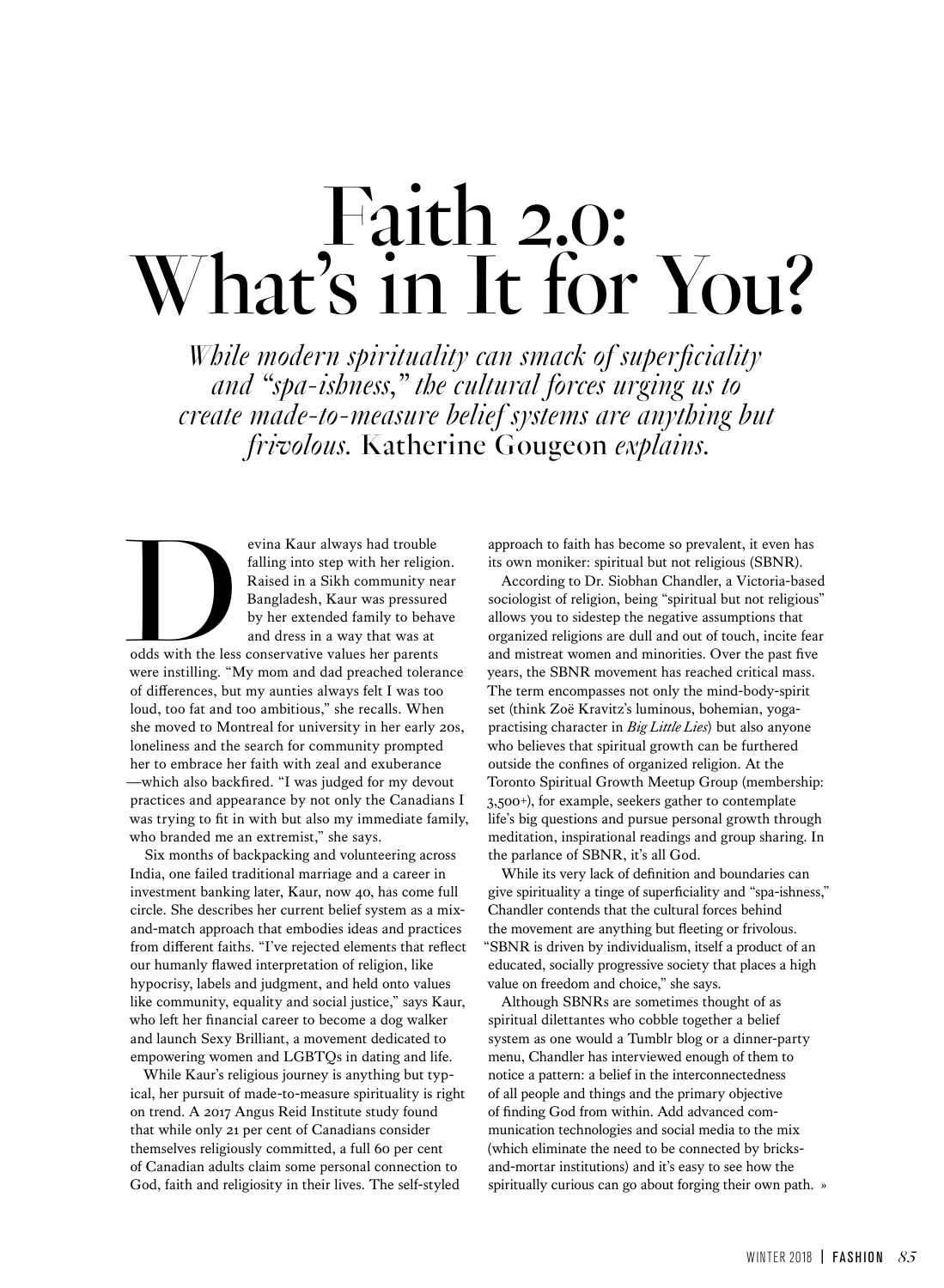of Canadians consider

themselves *religiously committed*, a full 60 per cent of Canadian adults claim some *personal connection to God, faith and religiosity* in their lives.

 $\frac{1}{\sqrt{2}}$  while  $2I^0$ 

When Charlie Ambler, now 25, started Daily Zen in 2008 to share quotes relating to his interest in meditation practice and Eastern philosophy, Twitter had just started and seemed like a clever outlet for the aphoristic wisdom found in various spiritual texts. When his following swelled to 300,000 and he started receiving emails about how his posts encouraged people through difficult times, Ambler took it as a sign. "My generation—raised in hip, ironic detachment and celeb-

> rity culture—was looking for authenticity, discipline and depth," he says.

Ambler is wary of using internet spirituality as a substitute for reading books, meditating and participating in a community, regardless of its effectiveness in delivering spiritual ideas to a secular, modern audience. "The monkey brain loves instant gratification," he says. "A lot of people use online spirituality to scratch their itch for fake authenticity, but they act poorly toward others. Spirituality is something that happens in real life."

Limitations and all, the internet has added new tentacles to the spiritual industry. Anyone wishing to navigate their spiritual path or

keep up with the latest trends is but a Google search away from retreats, spiritual fashion and mala beads, downloadable mantras and meditations. Whetted by a billion-dollar industry, spiritual curiosity can get expensive. Which invites the question: What exactly are you paying for?

Robert Ohotto, a Colorado-based intuitive life strategist who charges \$950 per hour, advises clients from around the world on everything from ridding

their lives of emotional vampires to timing the sale of their software companies. Although he sees nothing inherently wrong with spending (or making) money on spirituality, he takes issue with practices and practitioners designed to keep seekers on a "hamster wheel" of wants and needs. "You can wear Spiritual Gangster clothing, work on your yoga poses, go vegetarian and meditate constantly, but unless you deal with your issues and emotional baggage, spirituality is the road to enlightenment that leads nowhere," says Ohotto, who helps clients reach a "pragmatic zone" where feeling "good enough" and "worthy" triggers higher-order spiritual values like humility, kindness and service.

While Ohotto says it's nice to think of spirituality as "the air mask in the airplane"—something you do for yourself first so you can help others—he doesn't think the analogy holds up in real life. "Spirituality can be a very narcissistic thing," he observes. "People get caught up in retrieving the treasure, but they neglect to bring it back to the tribe."

Reverend Lillian Daniel, a Liberal Protestant minister in Dubuque, Iowa, and bestselling author of *Tired of Apologizing for a Church I Don't Belong To* and *When "Spiritual But Not Religious" Is Not Enough*, goes so far as to question the point of pursuing a spiritual life on one's own. "Sometimes our best thinking can only get us so far, especially since any God we create will likely agree with our point of view on everything," she says. For Daniel, a community of worship—a place where people challenge you, annoy you, ask hard questions and need things from you—is where the religious rubber meets the road. "Religious tradition should be like sandpaper against a culture that is constantly asking 'How can we meet your needs?' It should require something of you. Any idiot can find God in a sunset. Finding God in the woman sitting next to you whose baby cries during the entire sermon takes grit," she says. »

Voluntary Discomfort: Straight out of Stoic philosophy, this practice involves intentionally putting hardship in your path and conditioning yourself to withstand it until it feels like nothing. By training yourself to function, even thrive, in adversity, you'll be ready for life's challenges. Even simple deprivations—cold showers, skipping a meal or walking in bad weather can help build inner strength and character.

#### SPIRITUAL HABITS FOR SECULAR PEOPLE

*Whether you are secular, religious or somewhere in between, these three spiritually minded practices are worth attempting—or at least contemplating.*

CHOICE-ISM: This term was coined by American entrepreneur and venture capitalist James Altucher after he decided to restrict his earthly belongings to a carryon bag of 15 items. While a little extreme for most, his underlying concept shifting your focus from accumulating stuff to accumulating experiences—is worth pondering. If you could keep only 15 possessions, what would they be?



Non-at tachment: Rooted in Buddhism, this practice encourages you to set and pursue your goals while completely letting go of your attachment to whether or not you succeed. The idea here is to free yourself from expectation and fully embrace the moment (and the task at hand) without being owned or controlled by the outcome. Like the T-shirt says, "All we have is now." *—K.G.*